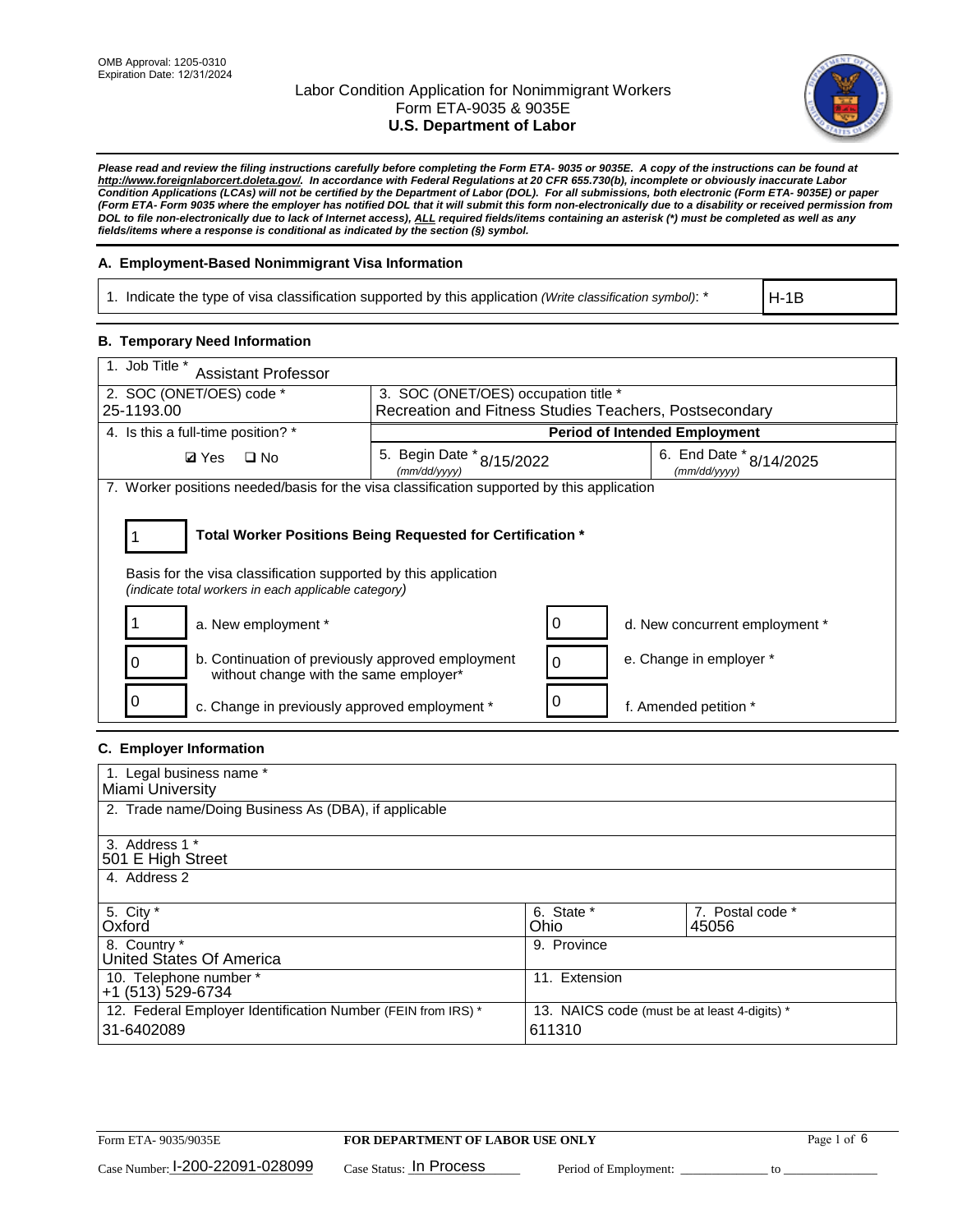

## **D. Employer Point of Contact Information**

**Important Note**: The information contained in this Section must be that of an employee of the employer who is authorized to act on behalf of the employer in labor certification matters. The information in this Section must be different from the agent or attorney information listed in Section E, unless the attorney is an employee of the employer.

| 1. Contact's last (family) name *                       | 2. First (given) name * |                     | 3. Middle name(s)         |
|---------------------------------------------------------|-------------------------|---------------------|---------------------------|
| Smart                                                   | Aimee                   |                     | M                         |
| 4. Contact's job title *<br>Paralegal                   |                         |                     |                           |
| 5. Address 1 *<br>Miami University                      |                         |                     |                           |
| 6. Address 2<br>501 E High Street, 205 B Roudebush Hall |                         |                     |                           |
| 7. City *<br>Oxford                                     |                         | 8. State *<br>Ohio  | 9. Postal code *<br>45056 |
| 10. Country *<br>United States Of America               |                         | 11. Province        |                           |
| 12. Telephone number *                                  | Extension<br>13.        | 14. E-Mail address  |                           |
| +1 (513) 529-6734                                       |                         | smarta2@miamioh.edu |                           |

# **E. Attorney or Agent Information (If applicable)**

**Important Note**: The employer authorizes the attorney or agent identified in this section to act on its behalf in connection with the filing of this application.

| 1. Is the employer represented by an attorney or agent in the filing of this application? *<br>If "Yes," complete the remainder of Section E below. | <b>Ø</b> Yes<br>$\square$ No |                    |                               |                                                      |
|-----------------------------------------------------------------------------------------------------------------------------------------------------|------------------------------|--------------------|-------------------------------|------------------------------------------------------|
| 2. Attorney or Agent's last (family) name §                                                                                                         | 3. First (given) name $\S$   |                    |                               | 4. Middle name(s)                                    |
| Woodard                                                                                                                                             | John                         |                    |                               |                                                      |
| 5. Address 1 §<br>501 E High Street                                                                                                                 |                              |                    |                               |                                                      |
| 6. Address 2                                                                                                                                        |                              |                    |                               |                                                      |
| 7. City §<br>Oxford                                                                                                                                 |                              | 8. State §<br>Ohio | 45056                         | 9. Postal code §                                     |
| 10. Country §<br>United States Of America                                                                                                           |                              | 11. Province       |                               |                                                      |
| 12. Telephone number §                                                                                                                              | 13. Extension                |                    | 14. E-Mail address            |                                                      |
| +1 (513) 529-6734                                                                                                                                   |                              |                    | woodarje@miamioh.edu          |                                                      |
| 15. Law firm/Business name §                                                                                                                        |                              |                    | 16. Law firm/Business FEIN §  |                                                      |
| Miami University/Office of General Counsel                                                                                                          |                              |                    | 31-6402089                    |                                                      |
| 17. State Bar number (only if attorney) §                                                                                                           |                              |                    |                               | 18. State of highest court where attorney is in good |
| 0085959                                                                                                                                             |                              | Ohio               | standing (only if attorney) § |                                                      |
| 19. Name of the highest State court where attorney is in good standing (only if attorney) §                                                         |                              |                    |                               |                                                      |
| Supreme Court of Ohio                                                                                                                               |                              |                    |                               |                                                      |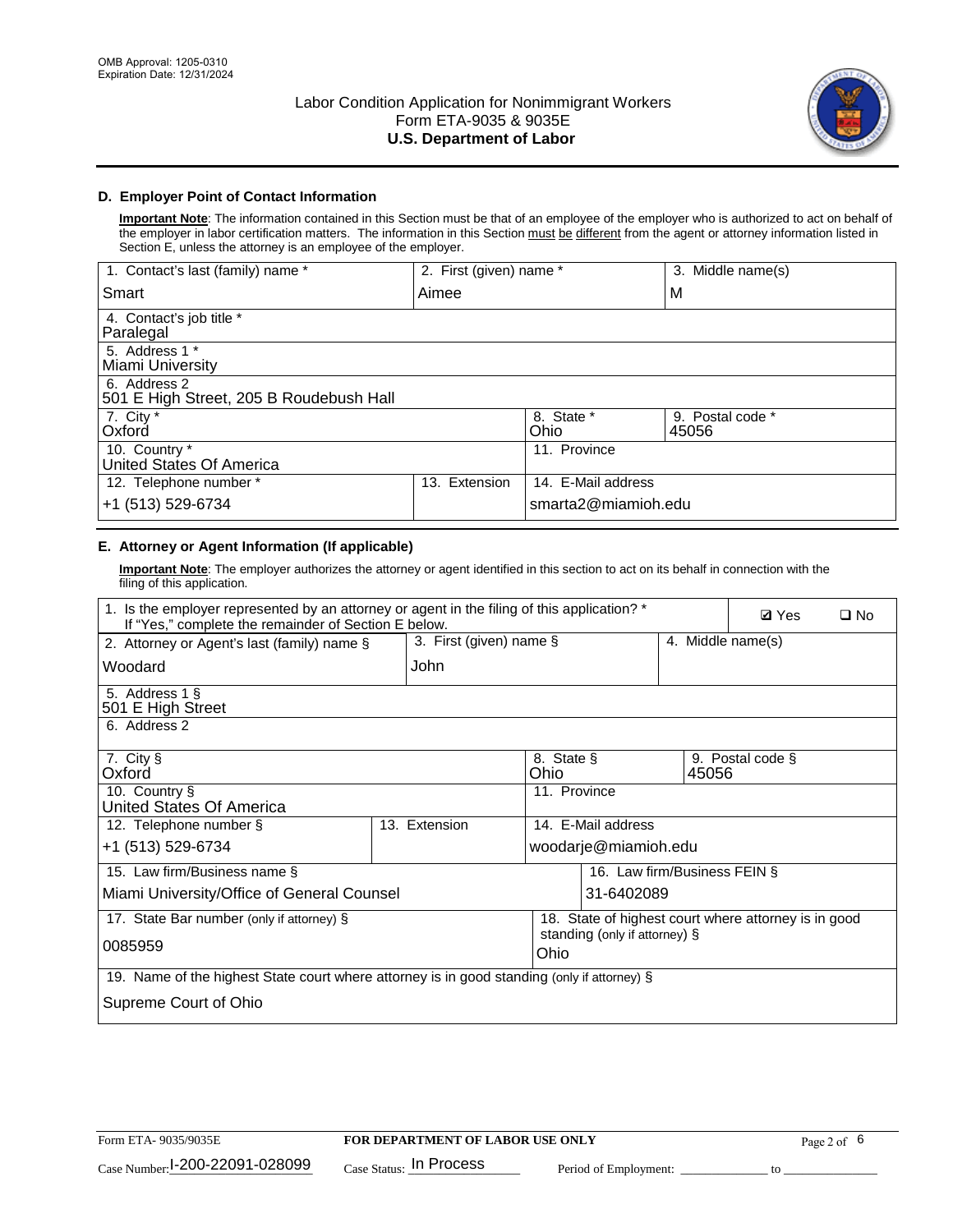

#### **F. Employment and Wage Information**

**Important Note**: The employer must define the intended place(s) of employment with as much geographic specificity as possible. Each intended place(s) of employment listed below must be the worksite or physical location where the work will actually be performed and cannot be a P.O. Box. The employer must identify all intended places of employment, including those of short duration, on the LCA. 20 CFR 655.730(c)(5). If the employer is submitting this form non-electronically and the work is expected to be performed in more than one location, an attachment must be submitted in order to complete this section. An employer has the option to use either a single Form ETA-9035/9035E or multiple forms to disclose all intended places of employment. If the employer has more than ten (10) intended places of employment at the time of filing this application, the employer must file as many additional LCAs as are necessary to list all intended places of employment. See the form instructions for further information about identifying all intended places of employment.

#### a.*Place of Employment Information* 1

| 1. Enter the estimated number of workers that will perform work at this place of employment under<br>the LCA.* |                                                                                                                                                           |  |                                          | 1                |                          |             |  |
|----------------------------------------------------------------------------------------------------------------|-----------------------------------------------------------------------------------------------------------------------------------------------------------|--|------------------------------------------|------------------|--------------------------|-------------|--|
|                                                                                                                | 2. Indicate whether the worker(s) subject to this LCA will be placed with a secondary entity at this<br>place of employment. *                            |  |                                          |                  | $\Box$ Yes               | <b>Ø</b> No |  |
|                                                                                                                | 3. If "Yes" to question 2, provide the legal business name of the secondary entity. §                                                                     |  |                                          |                  |                          |             |  |
|                                                                                                                | 4. Address 1 *                                                                                                                                            |  |                                          |                  |                          |             |  |
|                                                                                                                | Department of Sports Leadership & Management                                                                                                              |  |                                          |                  |                          |             |  |
|                                                                                                                | 5. Address 2<br>Miami University                                                                                                                          |  |                                          |                  |                          |             |  |
| 6. City $*$<br>Oxford                                                                                          |                                                                                                                                                           |  | 7. County *<br><b>Butler</b>             |                  |                          |             |  |
| Ohio                                                                                                           | 8. State/District/Territory *                                                                                                                             |  | 9. Postal code *<br>45056                |                  |                          |             |  |
|                                                                                                                | 10. Wage Rate Paid to Nonimmigrant Workers *                                                                                                              |  | 10a. Per: (Choose only one)*             |                  |                          |             |  |
|                                                                                                                | □ Hour □ Week □ Bi-Weekly □ Month ☑ Year<br>From $\frac{1}{2}$ $\frac{34910}{10}$ $\frac{00}{100}$ To: $\frac{1}{2}$ $\frac{76000}{100}$ $\frac{00}{100}$ |  |                                          |                  |                          |             |  |
|                                                                                                                | 11. Prevailing Wage Rate *                                                                                                                                |  | 11a. Per: (Choose only one)*             |                  |                          |             |  |
|                                                                                                                | $\sin 3491000$                                                                                                                                            |  | □ Hour □ Week □ Bi-Weekly □ Month □ Year |                  |                          |             |  |
|                                                                                                                | Questions 12-14. Identify the source used for the prevailing wage (PW) (check and fully complete only one): *                                             |  |                                          |                  |                          |             |  |
| 12.<br>$\Box$                                                                                                  | A Prevailing Wage Determination (PWD) issued by the Department of Labor                                                                                   |  |                                          |                  | a. PWD tracking number § |             |  |
| 13.<br>$\mathbf v$                                                                                             | A PW obtained independently from the Occupational Employment Statistics (OES) Program                                                                     |  |                                          |                  |                          |             |  |
|                                                                                                                | a. Wage Level (check one): §                                                                                                                              |  |                                          | b. Source Year § |                          |             |  |
|                                                                                                                |                                                                                                                                                           |  |                                          |                  |                          |             |  |
|                                                                                                                | □⊪<br>$\square$ $\square$<br>$\Box$ IV<br>$\Box$ N/A<br>☑ ⊧                                                                                               |  |                                          |                  | 7/1/2021 - 6/30/2022     |             |  |
| 14.                                                                                                            | A PW obtained using another legitimate source (other than OES) or an independent authoritative source                                                     |  |                                          |                  |                          |             |  |
|                                                                                                                | a. Source Type (check one): §                                                                                                                             |  |                                          | b. Source Year § |                          |             |  |
|                                                                                                                | $\Box$ CBA<br>$\Box$ DBA<br>$\square$ SCA<br>$\Box$ Other/ PW Survey                                                                                      |  |                                          |                  |                          |             |  |
|                                                                                                                | c. If responded "Other/ PW Survey" in question 14.a, enter the name of the survey producer or publisher §                                                 |  |                                          |                  |                          |             |  |
|                                                                                                                |                                                                                                                                                           |  |                                          |                  |                          |             |  |
|                                                                                                                | d. If responded "Other/ PW Survey" in question 14.a, enter the title or name of the PW survey §                                                           |  |                                          |                  |                          |             |  |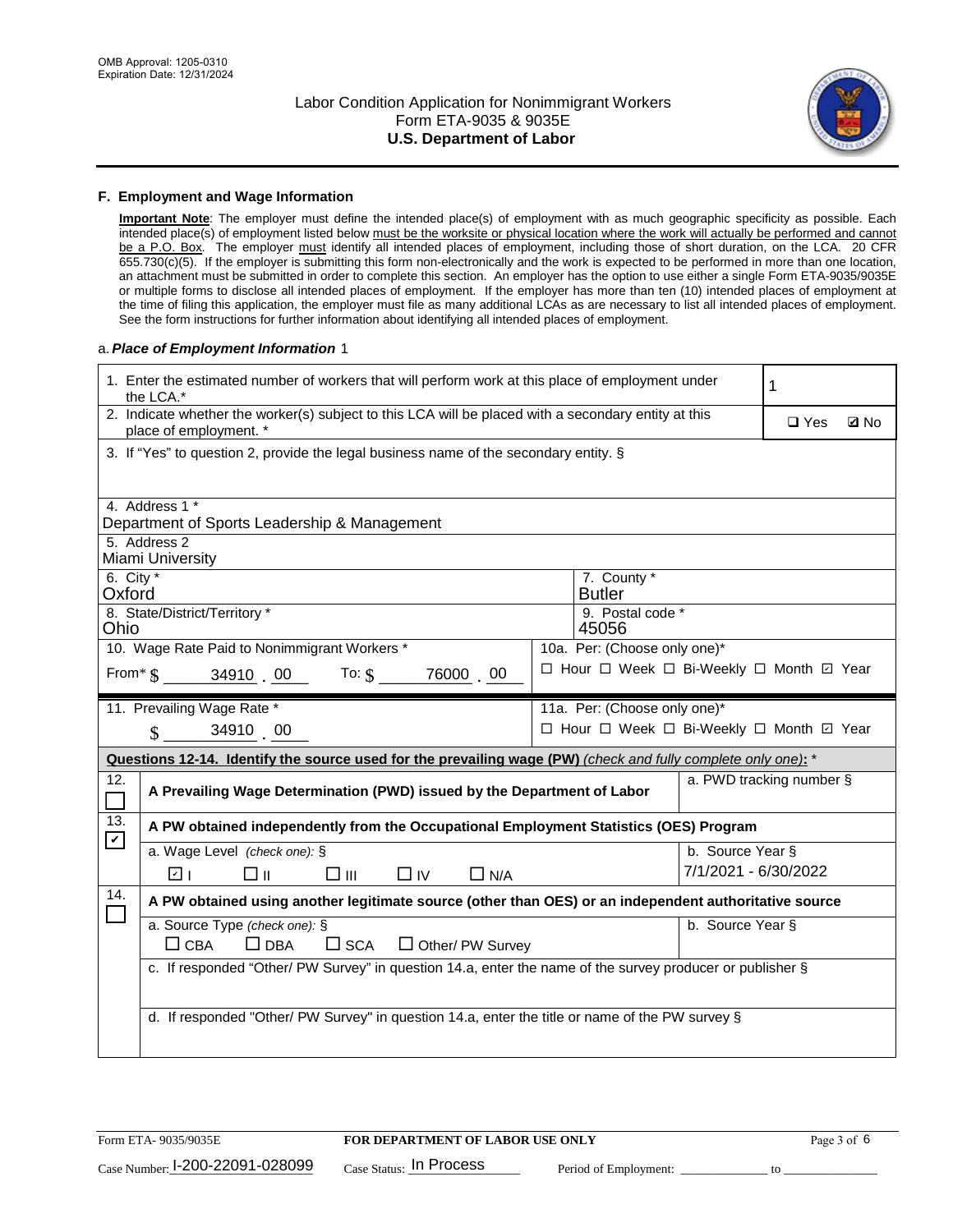

## **G. Employer Labor Condition Statements**

! *Important Note:* In order for your application to be processed, you MUST read Section G of the Form ETA-9035CP - General Instructions for the 9035 & 9035E under the heading "Employer Labor Condition Statements" and agree to all four (4) labor condition statements summarized below:

- (1) **Wages:** The employer shall pay nonimmigrant workers at least the prevailing wage or the employer's actual wage, whichever is higher, and pay for non-productive time. The employer shall offer nonimmigrant workers benefits and eligibility for benefits provided as compensation for services on the same basis as the employer offers to U.S. workers. The employer shall not make deductions to recoup a business expense(s) of the employer including attorney fees and other costs connected to the performance of H-1B, H-1B1, or E-3 program functions which are required to be performed by the employer. This includes expenses related to the preparation and filing of this LCA and related visa petition information. 20 CFR 655.731;
- (2) **Working Conditions:** The employer shall provide working conditions for nonimmigrants which will not adversely affect the working conditions of workers similarly employed. The employer's obligation regarding working conditions shall extend for the duration of the validity period of the certified LCA or the period during which the worker(s) working pursuant to this LCA is employed by the employer, whichever is longer. 20 CFR 655.732;
- (3) **Strike, Lockout, or Work Stoppage:** At the time of filing this LCA, the employer is not involved in a strike, lockout, or work stoppage in the course of a labor dispute in the occupational classification in the area(s) of intended employment. The employer will notify the Department of Labor within 3 days of the occurrence of a strike or lockout in the occupation, and in that event the LCA will not be used to support a petition filing with the U.S. Citizenship and Immigration Services (USCIS) until the DOL Employment and Training Administration (ETA) determines that the strike or lockout has ended. 20 CFR 655.733; and
- (4) **Notice:** Notice of the LCA filing was provided no more than 30 days before the filing of this LCA or will be provided on the day this LCA is filed to the bargaining representative in the occupation and area of intended employment, or if there is no bargaining representative, to workers in the occupation at the place(s) of employment either by electronic or physical posting. This notice was or will be posted for a total period of 10 days, except that if employees are provided individual direct notice by e-mail, notification need only be given once. A copy of the notice documentation will be maintained in the employer's public access file. A copy of this LCA will be provided to each nonimmigrant worker employed pursuant to the LCA. The employer shall, no later than the date the worker(s) report to work at the place(s) of employment, provide a signed copy of the certified LCA to the worker(s) working pursuant to this LCA. 20 CFR 655.734.

1. **I have read and agree to** Labor Condition Statements 1, 2, 3, and 4 above and as fully explained in Section G of the Form ETA-9035CP – General Instructions for the 9035 & 9035E and the Department's regulations at 20 CFR 655 Subpart H. \*

**Ø**Yes ロNo

#### **H. Additional Employer Labor Condition Statements –H-1B Employers ONLY**

!**Important Note***:* In order for your H-1B application to be processed, you MUST read Section H – Subsection 1 of the Form ETA 9035CP – General Instructions for the 9035 & 9035E under the heading "Additional Employer Labor Condition Statements" and answer the questions below.

#### *a. Subsection 1*

| 1. At the time of filing this LCA, is the employer H-1B dependent? §                                                                                                                                                                                                    |  |  | ⊡ No      |            |
|-------------------------------------------------------------------------------------------------------------------------------------------------------------------------------------------------------------------------------------------------------------------------|--|--|-----------|------------|
| 2. At the time of filing this LCA, is the employer a willful violator? $\S$                                                                                                                                                                                             |  |  | ⊡ No      |            |
| 3. If "Yes" is marked in questions H.1 and/or H.2, you must answer "Yes" or "No" regarding<br>whether the employer will use this application ONLY to support H-1B petitions or extensions of<br>status for exempt H-1B nonimmigrant workers? §                          |  |  | $\Box$ No |            |
| 4. If "Yes" is marked in question H.3, identify the statutory basis for the<br>$\Box$ \$60,000 or higher annual wage<br>exemption of the H-1B nonimmigrant workers associated with this<br>$\Box$ Master's Degree or higher in related specialty<br>$\Box$ Both<br>LCA. |  |  |           |            |
| H-1B Dependent or Willful Violator Employers -Master's Degree or Higher Exemptions ONLY                                                                                                                                                                                 |  |  |           |            |
| 5. Indicate whether a completed Appendix A is attached to this LCA covering any H-1B<br>nonimmigrant worker for whom the statutory exemption will be based <b>ONLY</b> on attainment of a<br>Master's Degree or higher in related specialty. §                          |  |  | ⊡ No      | $\Box$ N/A |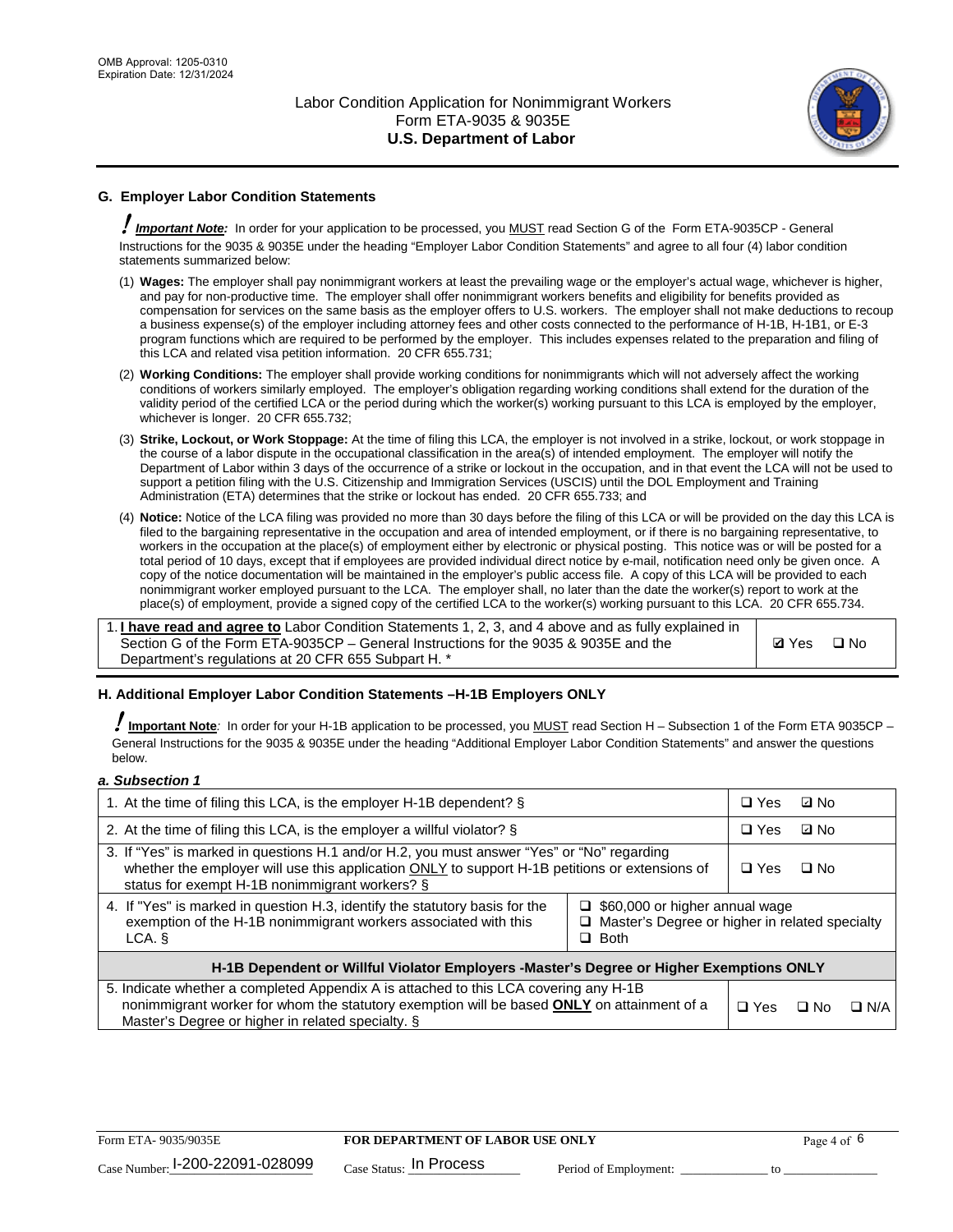

**If you marked "Yes" to questions H.a.1 (H-1B dependent) and/or H.a.2 (H-1B willful violator) and "No" to question H.a.3 (exempt H-1B nonimmigrant workers), you MUST read Section H – Subsection 2 of the Form ETA 9035CP – General Instructions for the 9035 & 9035E under the heading "Additional Employer Labor Condition Statements" and indicate your agreement to all three (3) additional statements summarized below.**

#### *b. Subsection 2*

- A. **Displacement:** An H-1B dependent or willful violator employer is prohibited from displacing a U.S. worker in its own workforce within the period beginning 90 days before and ending 90 days after the date of filing of the visa petition. 20 CFR 655.738(c);
- B. **Secondary Displacement:** An H-1B dependent or willful violator employer is prohibited from placing an H-1B nonimmigrant worker(s) with another/secondary employer where there are indicia of an employment relationship between the nonimmigrant worker(s) and that other/secondary employer (thus possibly affecting the jobs of U.S. workers employed by that other employer), unless and until the employer subject to this LCA makes the inquiries and/or receives the information set forth in 20 CFR 655.738(d)(5) concerning that other/secondary employer's displacement of similarly employed U.S. workers in its workforce within the period beginning 90 days before and ending 90 days after the date of such placement. 20 CFR 655.738(d). Even if the required inquiry of the secondary employer is made, the H-1B dependent or willful violator employer will be subject to a finding of a violation of the secondary displacement prohibition if the secondary employer, in fact, displaces any U.S. worker(s) during the applicable time period; and
- C. **Recruitment and Hiring:** Prior to filing this LCA or any petition or request for extension of status for nonimmigrant worker(s) supported by this LCA, the H-1B dependent or willful violator employer must take good faith steps to recruit U.S. workers for the job(s) using procedures that meet industry-wide standards and offer compensation that is at least as great as the required wage to be paid to the nonimmigrant worker(s) pursuant to 20 CFR 655.731(a). The employer must offer the job(s) to any U.S. worker who applies and is equally or better qualified for the job than the nonimmigrant worker. 20 CFR 655.739.

| 6. I have read and agree to Additional Employer Labor Condition Statements A, B, and C above and |       |           |
|--------------------------------------------------------------------------------------------------|-------|-----------|
| as fully explained in Section H – Subsections 1 and 2 of the Form ETA 9035CP – General           | □ Yes | $\Box$ No |
| Instructions for the 9035 & 9035 E and the Department's regulations at 20 CFR 655 Subpart H. §   |       |           |

#### **I. Public Disclosure Information**

! **Important Note***:* You must select one or both of the options listed in this Section.

**sqrt** Employer's principal place of business □ Place of employment

#### **J. Notice of Obligations**

A. Upon receipt of the certified LCA, the employer must take the following actions:

- o Print and sign a hard copy of the LCA if filing electronically (20 CFR 655.730(c)(3));<br>
Maintain the original signed and certified LCA in the employer's files (20 CFR 655.7
- Maintain the original signed and certified LCA in the employer's files (20 CFR 655.705(c)(2); 20 CFR 655.730(c)(3); and 20 CFR 655.760); and
- o Make a copy of the LCA, as well as necessary supporting documentation required by the Department of Labor regulations, available for public examination in a public access file at the employer's principal place of business in the U.S. or at the place of employment within one working day after the date on which the LCA is filed with the Department of Labor (20 CFR 655.705(c)(2) and 20 CFR 655.760).
- B. The employer must develop sufficient documentation to meet its burden of proof with respect to the validity of the statements made in its LCA and the accuracy of information provided, in the event that such statement or information is challenged (20 CFR 655.705(c)(5) and 20 CFR 655.700(d)(4)(iv)).
- C. The employer must make this LCA, supporting documentation, and other records available to officials of the Department of Labor upon request during any investigation under the Immigration and Nationality Act (20 CFR 655.760 and 20 CFR Subpart I).

*I declare under penalty of perjury that I have read and reviewed this application and that to the best of my knowledge, the*  information contained therein is true and accurate. I understand that to knowingly furnish materially false information in the *preparation of this form and any supplement thereto or to aid, abet, or counsel another to do so is a federal offense punishable by fines, imprisonment, or both (18 U.S.C. 2, 1001,1546,1621).*

| 1. Last (family) name of hiring or designated official * 2. First (given) name of hiring or designated official * 3. Middle initial § |  |
|---------------------------------------------------------------------------------------------------------------------------------------|--|
| Ruth                                                                                                                                  |  |
|                                                                                                                                       |  |
| 6. Date signed *                                                                                                                      |  |
|                                                                                                                                       |  |